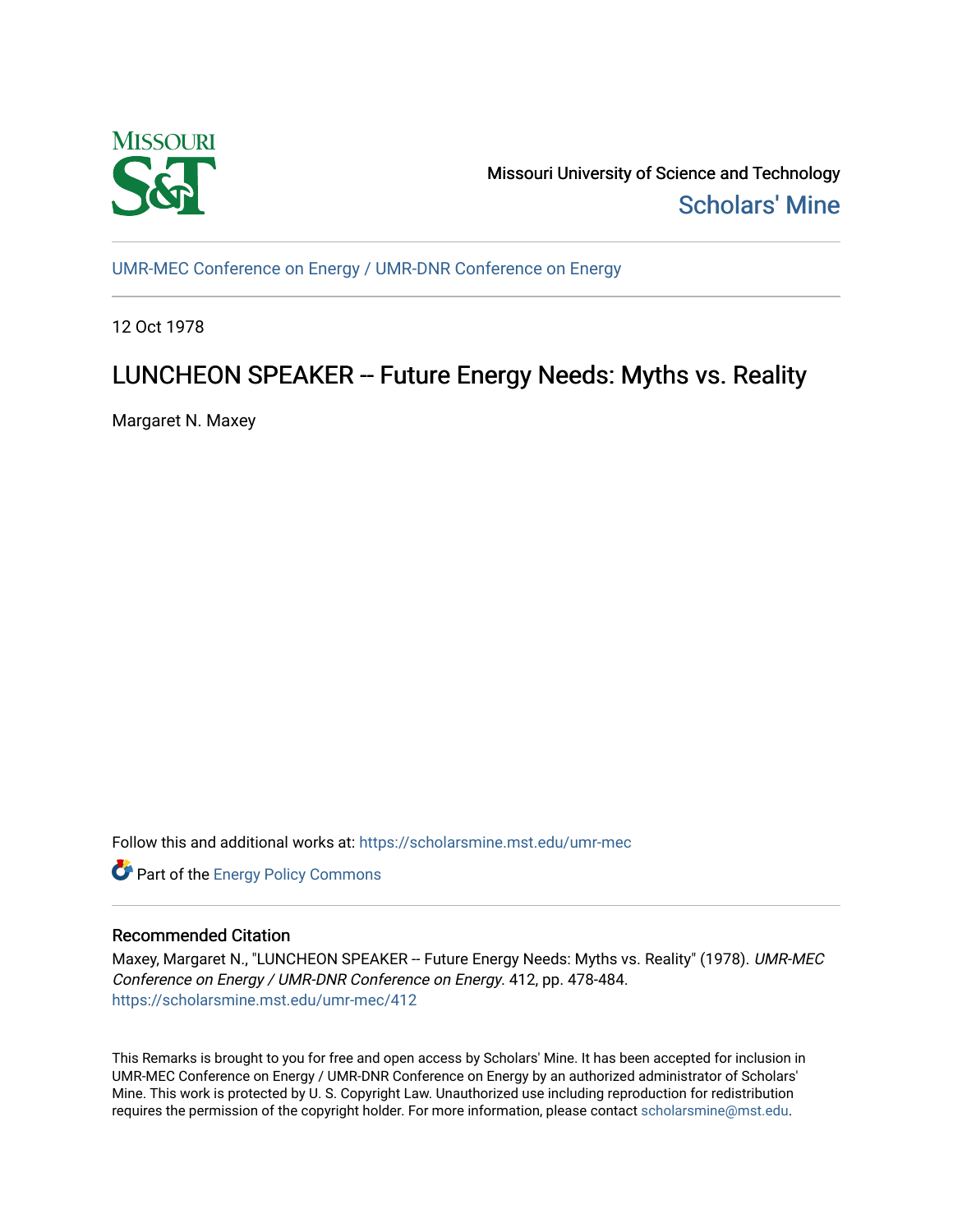## FUTURE ENERGY NEEDS: MYTHS VS. REALITY

Margaret N. Maxey Associate Professor of Bioethics University of Detroit

It is self-evident that energy is that kind of power which generates and sustains a vital, dynamic, complex, industrial, social organism. Considered in and of itself, "energy" is not the kind of power we commonly call "political" But in less than a decade, we have seen how rapidly and easily "energy" has been turned into an instrument for generating and sustaining a form of political power as pervasive and far reaching in its vital effects as energy itself. Those in an officially-sanctioned position to devise, impose and enforce an "energy policy" for a nation or a globe of humankind. As an educator, I find the level of public information about available resources, exaggerated claims about alternatives like the sun and wind and tides -indeed the entire level of public debate and media coverage to be a matter for national embarrassment.

Wherever I go, the recurrent, fundamental question being debated seems to be this: "how much energy do we <u>rea</u>lly need?" Centuries ago, Socrates articulated a truism that has withstood the ravages of time, namely, "The with stood the ravages of time, namely, "The unexamined life is not worth living." The qu estion about energy needs prompts me to paraphrase that Socratic maxim: "An unexamined question is not worth answering." How easily we lose sight of the fact that the most important thinking we do is not invested in trying to discover answers to questions and problems. Rather our most thoughtful reflection ought to be invested in the care and circum spection with which we formulate the questions and problems about our common humanity. Why? Because it is our horizon of vision, and threshold of perception of what a given problem is that predetermines what we are going to allow to count as an answer or a solution to it.

On this occasion I would like to suggest for your further reflection that current policymaking appears to be increasingly dominated by myths about our energy needs and supplies. By "myth" I mean a mindset or belief-system which is preconscious, unexamined, and uncritically taken-for-granted because it sustains a different agenda.

The first myth is that a so-called "soft path" and transition thereto is a time-tested, viable alternative to pursuing the alleged "hard path" in the United States -- to the exclusion in particular of uranium in nuclear fission technology. This myth seems to be grounded in three premises which are

highly disputable. One is that the "soft" technologies are already mature, technically proven, commercially available on a scale commensurate with growing needs and human de-<br>mands for adequate energy supplies. The secmands for adequate energy supplies. ond premise is that the cost of alternative fuels and high/hard technologies are greater than the soft technologies both in capital investment and long-term maintenance. Figures published by the Energy Research Group quickly dispel this wishful thinking: the actual capital cost of paying for the soft path would be three trillion dollars, or 5½% of the GNP -- a patently prohibitive economic outlay. Thirdly, the soft path option rests on a belief that transitional and soft technologies can sustain our highly complex, industrial society without diminishing our standard of living, experiencing any energy shortfalls, or civil disruptions. No knowledgeable person can accept such a premise. Certain facts speak for themselves: we are now a nation of  $216$  million at least, and the doubling time is no longer 100 years but a mere 38 years. Demographers expect an additional 20 million new households by the year 2000. If energy supplies do not at the very least keep pace with the growth of population, we as a nation face a future of certain distributional de-<br>ficits and serious social disruptions. The ficits and serious social disruptions. question at hand is not mindless, unlimited growth-for-its-own-sake, but replacement in an orderly and speedy manner of nonrenewable fossil fuels by alternatives that are tested, proven, available, economically feasible, and the least socially disruptive. Instead of pursuing myths, we should be pursuing a stabilizing continuity with technologies that can be relied upon to sustain energy supplies proportional to the magnitude of population growth and the needs of a healthy economic infrastructure.

From an ethical perspective, it is unconscionable that we continue to generate electricity by burning up precious fuels such as oil, natural gas, and large quantities of coal which should be preserved on a long-term restricted basis for medicines, petrochemicals, fertilizers, and other products for which there are no known feasible substitutes. These fuels should be replaced with uranium which happens to be good for little else except tinting glass yellow.

Because of environmental objections and mortality rates in the mining, transporting, and combustion of coal, converting it to synthetic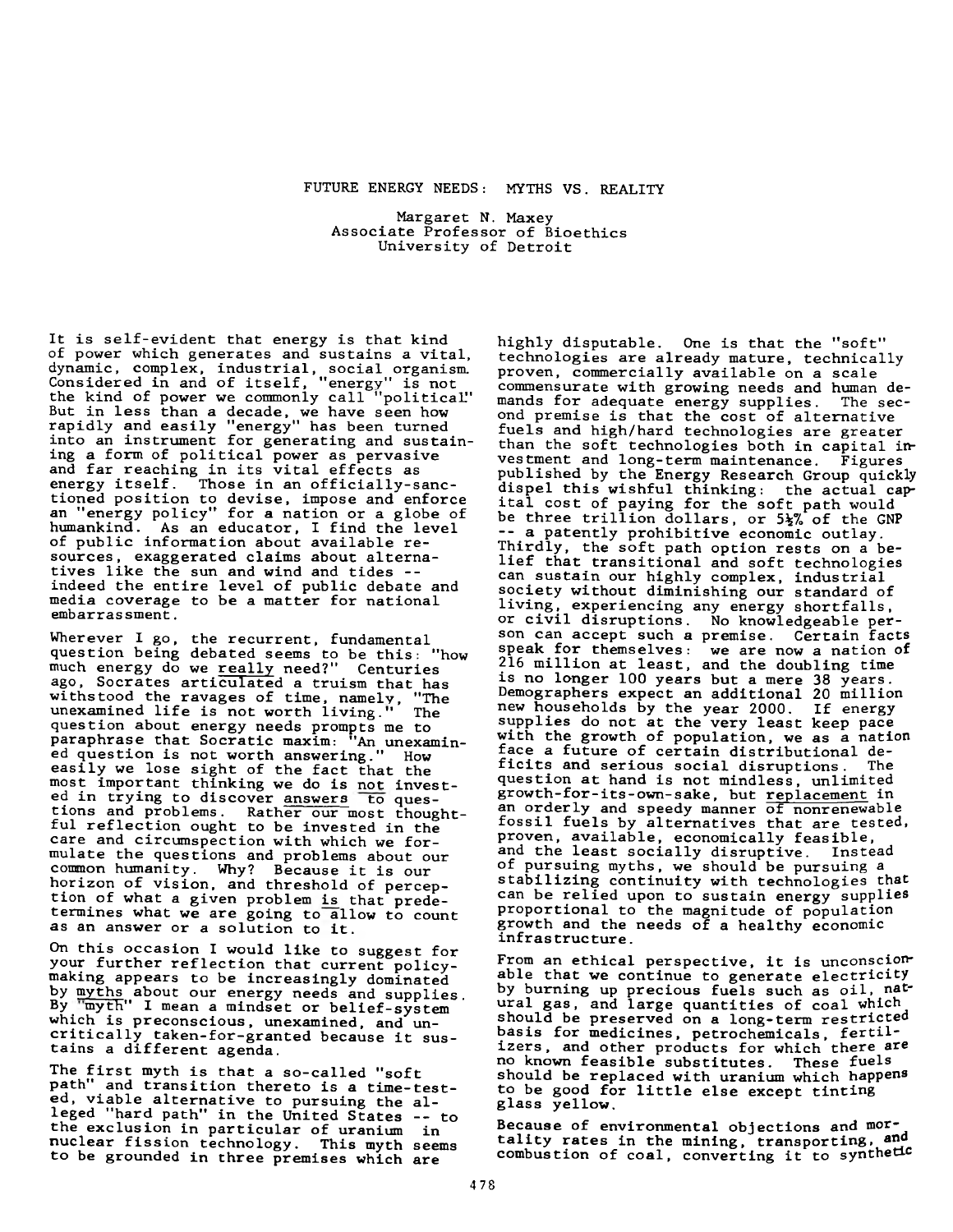gas by on-site gasification may prove itself to be economically and technically more efficient, and environmentally preferable, than mining and direct burning. Indeed, underground gasification could convert into a precious fuel coal that is too deep and hazardous for men to mine. Instead of precipitously burning up large quantities of coal for electricity generation, the fissioning of enriched uranium is a tested, proven, and available technology.

There is a second myth about our energy situation. It is the belief that by setting a "moral example" to the rest of the world in our moratorium on reprocessing, further development of the breeder, and embargo on export of nuclear technology and know-how, the U.S. can unilaterally and singlehandedly "put the nuclear genie back in the bottle" -- thereby somehow preventing any more proliferation <sup>of</sup> weapons and nuclear devices. This myth raises a fundamental question: is the world going to have a non-nuclear future?

The empirical situation indicates that the answer to that question is an unambiguous NO. Existing deployment throughout the globe of operable nuclear plant capacity soared 33% during 1977, to taling  $138$  reactors  $(47,655)$  $MWE$ ). This now surpasses U.S. capacity with <sup>06</sup> reactors (47,186 MWe). Up to 1976, Belgium led the world in percentage of power proquced by uranium fission, followed by Sweden, Switzerland, United Kingdom, Spain, and then the U.S. This year Sweden will lead the world  $\mathbf{a}$ t 14.6%. The Republic of South Korea, the Republic of China, and Switzerland will all exceed U.S. installed nuclear capacity (8.9%) By the year 2000, many First and Third World countries will have increased their nuclear capacity to these percentages of total power: France - 90%, Spain - 67%, Pakistan - 60%, Denmark - 54%, Iran - 50%, Egypt - 43% Finland, Portugal and USA project 40%

The fact of the matter is that we are not going to have a non-nuclear future, and that policy decisions for a civilian nuclear energy future on this globe are going to be wade for good or ill. Therefore, we urgent-<sup>1</sup>y need to consider with utmost candor, three current options and their respective consequences for a nuclear future. These have been spelled out in greater detail by Dr. E.<br>L. Zebroski of EPRI. (October, 1977) L. Zebroski of EPRI.

 $OPTION I$ . The first option is to develop internationally controlled and safeguarded civilian nuclear fuel-cycle facilities -- including spent fuel storage, reprocessing facilities, and all handling or transport operations Which involve weapons-usable nuclear material. Option I would require these facilities be subject to international on-site inspection and security control. Not until a nation has <sup>2</sup>,000 MWe of nuclear capacity does it become wore economic to have domestic reprocessing conters. By the year 2000, the only countries other than Russia and the U.S. likely to to opt for domestic centers are France, Britain, Germany, Japan, possibly Spain, Brazil, and Iran, For all other countries, there is now and for the time being will continue to be, the economic incentive to store securely

and then ship spent fuel to regional centers around the globe. If insecurity of supply forces it upon a country, then the proliferation of facilities which are subeconomic in size will likely be built.

OPTION II, A second option for a nuclear future is that increasingly unilateral development proceeds according to the isolated, nationalistic needs of each country -- allowing for only token levels of international inspection and control, if at all. Since the integration and civilian operations with ongoing military production has already proved to be economically convenient -- as is the case in Russia and the reactor in the U.S. (i.e. the "N reactor" at Hanford, Washington) -- nationalistic, unilateral development would likely result <u>in military domination</u> and control of civilian operations so as to assure security and safeguards. Nuclear technology would probably never become demilitarized, but progressively the opposite. The like lihood of accepting or implementing international inspection and control agreements would become, therefore, vanishingly small.

OPTION III. A third option is predicated on the assumption that, somehow, a "phasing out" of all forms of nuclear technology and weapons can and will occur worldwide. So great is the ideological appeal of this assumption -- no matter how improbable or hazardous it would prove to be. This nation has already seen various measures enacted -- current Carter policy, active opposition to plant construction, legal delays by career intervenors, embargoes on reprocessing and breeder reactors  $-$  all with the hope that these measures will so disrupt the world of supply and demand that hundreds of reactors, tons of plutonium already existing in weapons, spent fuel, and millions of gallons of military radwastes will disappear somehow from the face of the earth. Wishing will make it so. Characteristically, those who passionately pursue Option III into the "soft path" of small, appropriate, neighborhood, decentralized local technologies have scarcely recognized the alternate risks induced by it. If U.S. civilian energy policy becomes dominated by anti-energy and soft-technology-interest groups, the absence of sincere and timely U.S. leadership in pursuing Option I throughout the world will <u>not</u> result in Option III, but in Option II.

Option II increases the risks of military weapons proliferation significantly, and carries the even greater risk of massive energy deprivation if it is delayed in industrialized countries such as Japan, West Germany, France -- with clear potential for human suffering, civil strife and wars over diminishing scarce energy sources. The idealistic, exclusive, premature pursuit of Option III -- mindless of actualities in world technology, the inertia of social infrastructures, available resources, and basic needs of growing populations -- will lower the likelihood of Option I considerably, thereby forcing Option II in much of the world, and with it doubtless the seeds of World War III.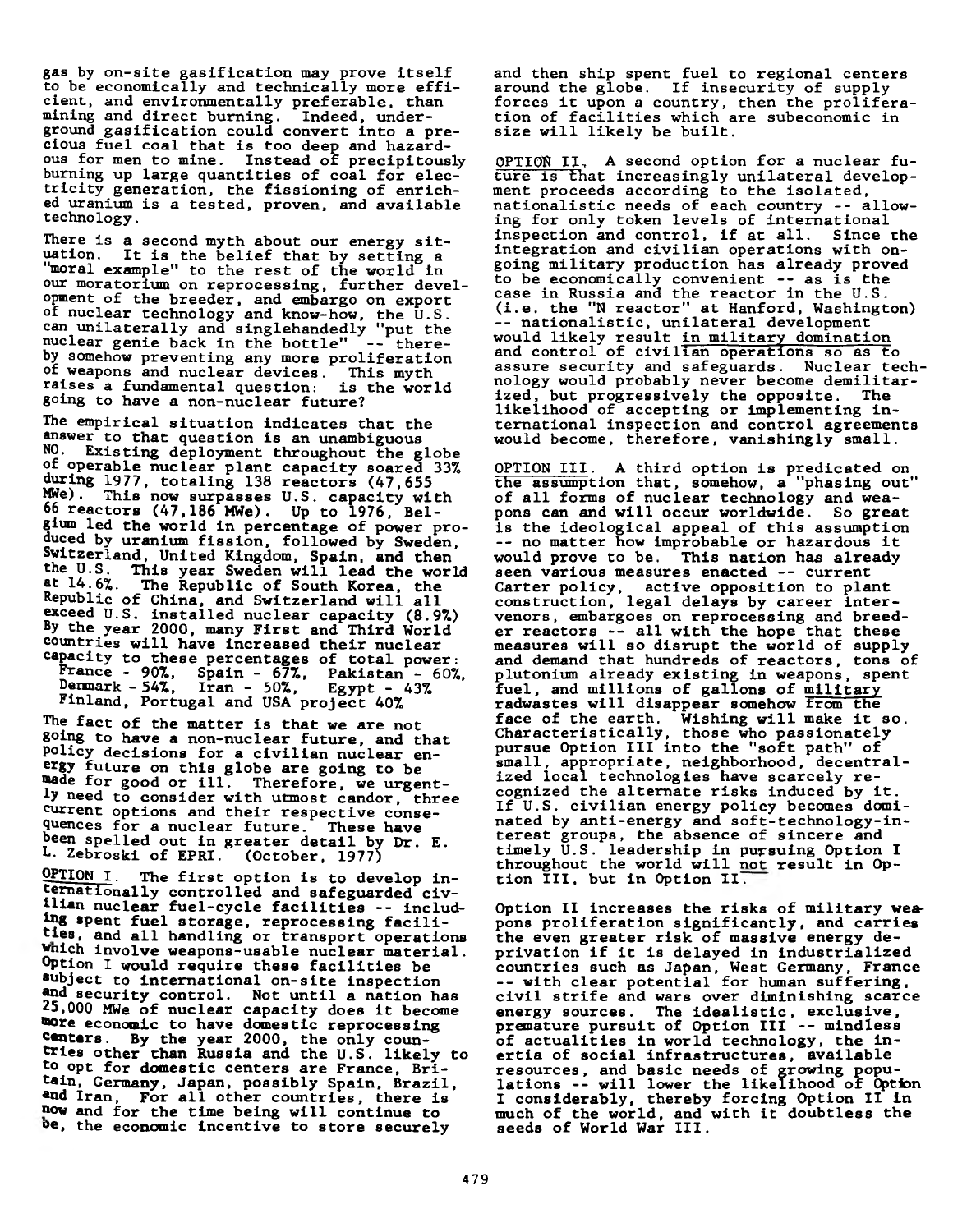Yet a third myth dominates the energy scene. It is the belief that the major impediment to developing nuclear electricity is the unprecedented problem of radwaste disposal because (a) public perception is uneducable, and (b) no solution exists. Both in popular and scientific literature, it is increasingly fashionable to derive arguments against nuclear energy and its "waste problem" from but one factor: namely, the mind-boggling time scale measured by the half-lives of certain actinides and long-lived fission products. Using this single yardstick, molders of public perception have characterized radioactive wastes as an unprecedented, unique, man-made problem -- a "matter of life and death", (according to a recent NBC 'special report'), a "million-year risk", "a Faustian bargain", or "technical fix" made by energy junkies and bequeathed to defenseless future generations.

The literary imagery of Faust has become an especially appealing device for arguing that short-sighted technical fixes and our "hard technology" have unleashed a demonic power to destroy humanity. In exchange for short-term materialistic benefits for more and better hardware demanded by a morally decadent consumerized society, technological man has created a long-term radioactive monster against which our descendants must protect themselves for centuries. Radioactivity and radiation -- measured in thousands of years of half-life -- infuse with enormous symbolic power the reprehensible consequences of our "Faustian bargain".

Note well the assumption: the mere existence of a potential source of radiation constitutes or is equivalent to, an unacceptable, unprecedented biohazard. Moreover, the perceived risks are identified in such terms that the measure of their magnitude is assumed to be equivalent to the million-year rate of decay as well as the numerical magnitude of lethal doses associated with, or "contained in", actinides and isotopes having a potential to wipe out a population. Hence these "risks" exist in the environment until the natural radioactive decay reduces the waste to innocuous levels.

As a matter of fact, to derive the problem of nuclear wastes from this single assumption is totally inconsistent with established scientific practice and legal precedents. It is logically contradictory if not irrational. Hence it is unacceptable by any canons of sound ethical judgment.

If the measure of unacceptable risks to our environmental quality is expressed in terms of the half-life or rate of decay of toxic elements or their potential for lethal dose commitments to a population, then we would have long since undertaken permanent geological burial of lead, mercury, chromium, arsenic, chlorine, cyanide, and many other toxic elements whose half-life is infinite. They are not radioactive nor easily detected and monitored, and will never decay to harmless levels. They have been and will continue to remain in the biosphere, not for a thousand or a million years, but forever. These permanent heavy metals and chemicals are in widespread industrial use. We have learned how to control them. It is fortunate that

these elements will never decay because they are valuable, highly useful, controllable resources from which we derive countless benefits.

From the perspective of bioethics, the problem of radwaste management has not been adequately or properly formulated. We have always lived with toxic elements in our environment and they have not been sequestered with the skill, forethought, and planning that is being applied to radwastes. Public concern has not only been inflated for political purposes, but deverted away from scrutinizing the root of the problem. This is the abdication of responsibility by authorized public officials to do what we now know how to do, to make a decision to implement at least one of several feasible disposal options for which the technology exists, in fact, awaiting execution. Under the mantle of pursuing perfection, some visionaries ensist on a prior demonstration; now of what might be perfected 50 years from now. Instead of tailoring the method to the present volume, paralysis reigns. The best has become the enemy of the good. By paralyzing the decision-making process, and capitulating to public misperceptions and misinformation, officials are opting society for much higher risks. The risks emoted and litigated about are minor when compared with the risks of doing nothing. Instead of positive, constructive policies of action, radwaste management options have become the instrument of political obstructionists who will use any strategy or tactic to eliminate the nuclear option in this nation.

These three myths would have no plausibility whatsoever if it were not for the cultural climate of opinion in which we have been living for the past fifteen years. It is a mindset dominated by "the environmental crisis", "our crisis of finitude", and our "discovery of an ecological conscience".

Without a doubt, we are the best informed society in history. Consequently, we are the most forewarned, anxiety-prone, exhorted, and quilt-ridden of cultures. This state of affairs is unprecedented for three reasons: (1) dire predictions are being made, not simply by run-of-the-mill alarmists, but

by several "authorities" or "experts" who appear credible; (2) their projected catastrophies are not

local or national, but global; (3) their credibility is enhanced by the dramatic medium of mass communication, and the public's insatiable thirst for bad news.

At least since Earth Day 1970, we have been inundated with allegedly hard evidence that the deterioration of the human species and our natural environment is accelerating at an exponential rate, and that our only habitable planet has been raped and polluted by technological man, recklessly driven on by rugged individualism and selfish greed. The damage inflicted seems gargantuan. Rivers and streams have been turned into sewers; Lake Erie is dead and Lake Michigan is fast dying. Species of birds and animals are supposed to be becoming extinct at a rapidly increasing rate: the last dodo died in 1689 with hundred<sup>s</sup> of other species dying since. Our insecticides and weed poisons may have increased food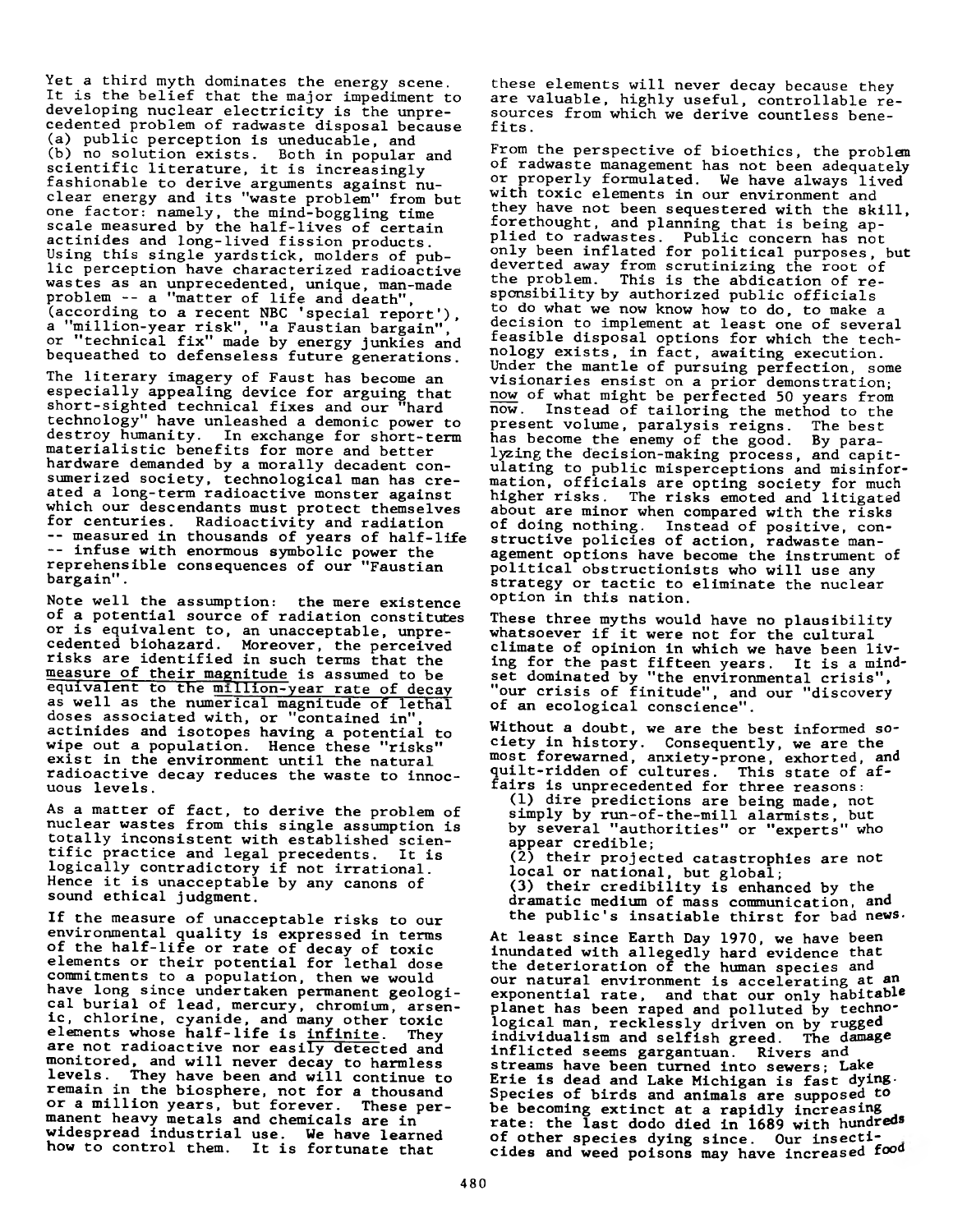supplies for an exponentially-increasing population, but these toxic chemicals appear to have found their way up the food chain to enter and poison ourselves. The "green revolution" in underdeveloped countries seems to have had disastrous unforeseen consequences: soil depletion, followed by erosion and floods, plus provision of food that has helped to sustain an upward spiral of already vast and starving populations. More people to feed, clothe, and shelter means a greater consumption of energy and an eventual exhaustion of nonrenewable resources.

Technological interventions, pretending to be "solutions" to problems we had not thought through adequately, are indicted for being not only insufficient but downright dangerous: it is advanced technology in industry, agriculture, and medicine that has generated the environmental crisis in the first place. Our high-technology society is accused of having done more than any other to release toxic chemicals and radiation sources into our environment. Allegedly, radioactive carcinogens have made the preparation of <sup>tood</sup> a lethal operation. Expert environmentalists testify at congressional hearings that even mother's milk is now poisioned. The world has become dismally unsafe.

Permit me to suggest that this environmental crisis-mentality, plus the broad social movement, the federal legislation of 1969 (NEPA) and all the regulatory machinery generated by it, constitute the more fundamental problem we need to address: namely, how are we to recover and maintain some historical and scientific perspective that will introduce some balanced judgment about the alleged environmental hazards posed by advanced technology? There are many who insist that these biohazards have generated a self-evident crisis. But no crisis is self-evident. There are only recognized problems which have, in some people's minds, assumed critical importance.

Are scientific advancements and technological applications in industry, agriculture, and medicine causing the world to become dismally unsafe? What does the historical record show?

Those who express a profound aesthetic disgust for "technological pollution" and a nostalgic wish to return to nature, to a simpler and purer life such as humans enjoyed a hundred years ago -- free from technology-induced environmental degradation -- would profit from a reading of Otto Bettman's book: THE GOOD OLD DAYS--THEY WERE TERRIBLE. As we condemn Detroit and auto emissions for making  $City$  air unbreathable, let us also remember a New York in 1900 with 150,000 horses in its streets and the emissions they produced. Let us recall the local waste-management accepted **as standard procedure: kitchen slops, coal soot, cinders, and other trash piled high on** city sidewalks. When the younger generation tells us that our air and rivers would be clean and potable if only they had not been befouled by profit-seeking corporate industrialism, some educators should invite them to re-read several pages from history. Past civilizations have handled human wastes with such primitive sewage-management that water pollution was worse than it is today in many

places. During an entire lifespan on earth, the quantity of air pollution produced by mankind does not begin to equal the quantities of toxic gases and particulates spewed forth into the atmosphere from just three volcanic eruptions: Krakatau in Indonesia in 1883; Mt. Katmai in Alaska in 1912; and Hekla in Iceland in 1947. Mother-Nature releases ten times more carbon monoxide into the atmosphere than all the activities of man.

When consumer advocates go through their litany of technology-induced hazards in the biosphere -- citing in particular excessive radiation-therapy, pesticidal chemicals, carcinogenic food additives -- educators ought to restore some historical perspective to the mounting crescendos of fearful protest. Among others, William Lowrance (in OF ACCEPTABLE RISK) reminds us of what a life without advanced technology applied to medical care, to agriculture, and to widespread generation of electricity was really like: spoiled food, impure water, boiling laundry kettles and the backyard lye pot. The major insecticide 75 years ago -- sprayed on everything from apples to strawberries to grapes -- was not DDT, but lead arsenate or "Paris green". Women canned food with such preservatives as boric acid and formaldehyde in high concentrations. Red food coloring was not red dye  $\#2$ , but lead chromate -- a horror to today's biochemist. Fatal diseases were not leukemia or Hodgkins disease or subtle forms of cancer. They were pneumonia, influenza, tuberculosis. Average life expectancy was 40-45 years at the turn of the century. More than 13% of all infants died before their first birthday. The leading antiseptic in homes and hospitals was corrosive carbolic acid. Today, as some people worry about the disinfectant hexachlorophene in soap, why do they so easily forget the harsh carbolic acid it has replaced, and the surgical operations it has made safer?

Certain persons have grown fond of identifying themselves as technological pessimists, victims of "high technology" rather than beneficiaries, paranoid about the hazards they are suffering from a "loss of confidence" in scientific expertise. In fact, they are suffering from a severe case of historical amnesia and cross-cultural blindness.

A new Quality of Life Index (PQLI) devised by the Overseas Development Council uses three criteria to measure how well nations are meeting basic necessities for food, sanitation, medical care, and education. These<br>are: (1) life expectancy. (2) infant morta  $(1)$  life expectancy,  $(2)$  infant mortality, and (3) literacy. Those nations which rank highest on this index are: Sweden=100, United States=97, USSR=94; all technologically advanced. Those nations which rank lowest are: China=59, Algeria=42, India=39.

Has our world become "dismally unsafe" because of advances in scientific research and technology? Have environmental hazards increased in fact, or only in our levels of perception? Lowrance puts the case well: "We now have the luxury to worry about subtle hazards which at one time, even if detected, would have been given low priority beside the much greater hazards of the day.'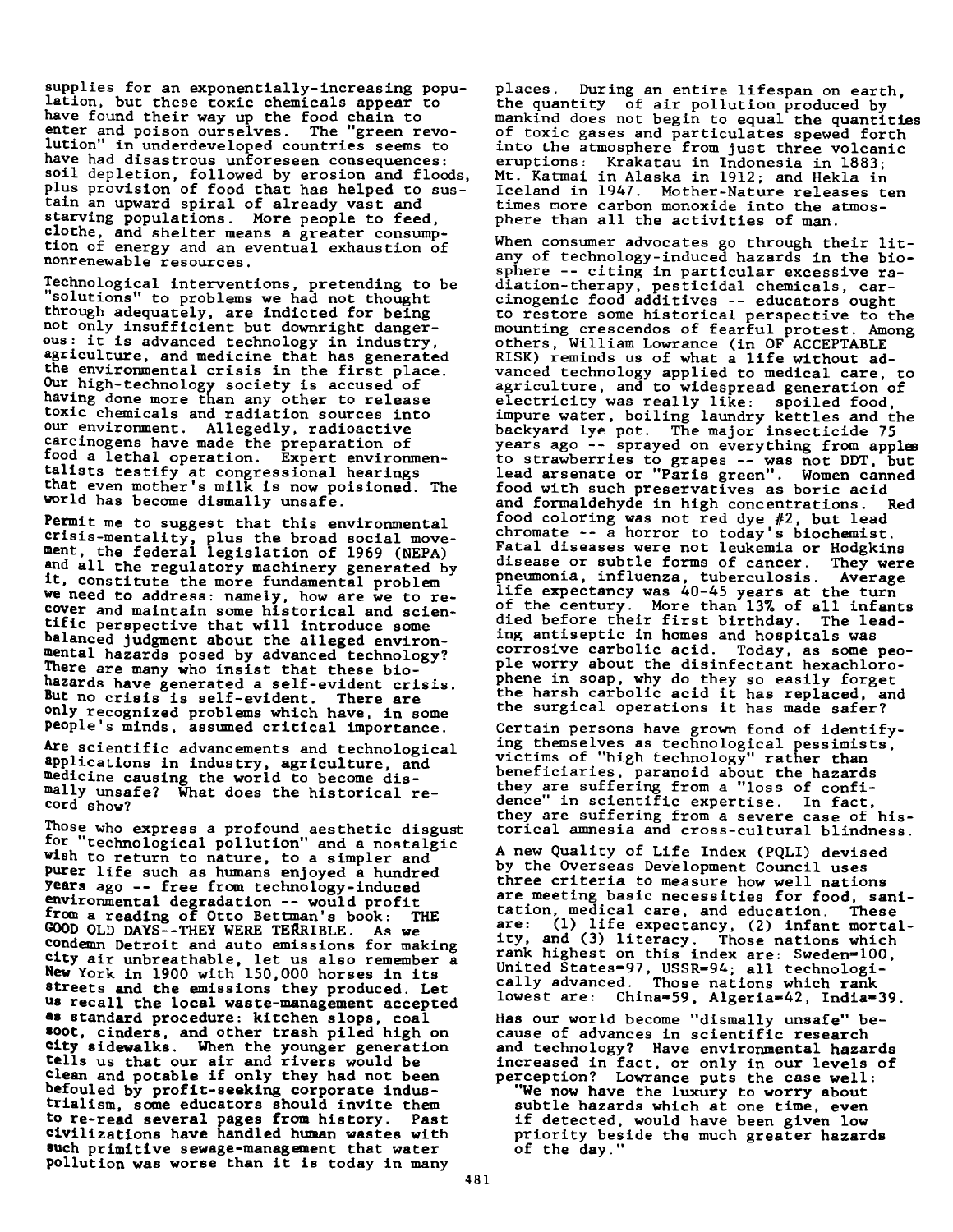Not for a moment am I suggesting that we should abandon attempts to (a) control technology-induced biohazards, (b) to teach industries better habits of efficient use of resources and of waste-management, or (c) to insist that social costs should be internalized by industry so that consumers are not forced to pay for what they disapprove of. But I am suggesting strongly that those responsible for educating present and future citizens of this nation, and those responsible for setting regulatory standards, must meet ethical priorities for maximizing public health for the many -- that is, for the working classes, the poor, the elderly, the vulnerable persons in our society - and not for the vocal minority.

Let us not lose sight of the fact that the ecology movement flourishes only in affluent nations, and only among groups of persons whose socio-economic level and quality of life have guaranteed that basic subsistence and secruity needs have already been abundantly met -- usually by parents, or a network of charitable or self-appointed "public interest" organizations. When the more articulate and powerful middle classes pressure government agencies to remedy certain features in their environment, let us ask an important ethical question: do these priorities reflect the concerns of blue-collar workers and the poor and elderly? -- or do they represent a narrow set of private judgements about public priorities, based on the concerns of a rather welloff leisured minority? For decades, the trade union movement has been struggling to improve the working environment -- without any help from latter-day environmentalists whose complaints are about relatively esoteric problems: fluorocarbons, toxic chemicals in the food chain measured in ppm and ppb, pollution of beaches and wilderness areas, encroachments on their landscape, invasions of their exclusive vacation resorts. What proof do we have that advanced technology is alienating? When one listens to blue-collar workers, what do they complain about? The internal social structure of a factory or company; the public behavior and policies of a corporation. The do not complain about the advanced technology, but rather about the lack of better technology to improve their working conditions in steel mills, mines and factory assembly lines.

George Lock Land, author of GROW OR DIE: THE UNIFYING PRINCIPLE OF TRANSFORMATION, has this to say about environmentalist priorities:

"Even the most calculated over-dramatization of future environmental horrors has not yet begun to approach the realities of a world in which most people live without the (so called) 'malevolence' of man's evolutionary technology.

Frenzied alarm over 'ecocide' generates an insidious camouflage that hides the truly apocalyptic human suffering of today. Pollution? Eight of ten humans lack sanitary disposal and seven of ten still are without an adequate supply of safe water. Waste of resources? Over half of the human race lives with hunger, which drains energy and stunts body and  $\min$  ...

Rebalancing the books of disease, starvation and misery is our mission, not pro-

tecting nature's (presumed balance and its extravagant claims on the suffering of the human race."

Rene Dubos, Thomas Derr, and many others have argued: ecology is first and foremost human<br>ecology. The working classes and the poor The working classes and the poor at home and abroad express profound resentment when "ecological realists" recommend a freeze on growth, conservation, anti-consumption, and self-denial. These "ideals" may be an attractive option for those who are already well-off, but they are not optional for the working classes and the poor; they are a steady, grinding, harsh pattern of everyday life.

Thinking small, freezing growth, and going local is one of the surest ways to guarantee a global catastrophe. If international inequalities continue, the end of hope and optimism about the future in poor nations will force them to demand immediate relief -even at the price of a suicidal war.

The only known device that will effectively stabilize population and domestic unrest is the achievement of moderate levels of prosperity and health for those deprived of it. It is time we recognize the difference between undifferentiated growth-for-its-own-sake, and an organic development in which **our prior**ities are dictated by the basic needs of the world's poor for food, clothing, shelter, and a kind of security that does not depend on breeding more children than can be cared for. Social justice and protection of the environment demand a global policy that will undertake vigorous efforts to meet Third and Fourth World needs for reliable technology and energy resources applied to agriculture and medical<br>care. Otherwise the leaders of the poor wil Otherwise the leaders of the poor will justifiably reject ecology as their enemy, and pursue their own national development without any concern for possible damage to global environment.

We are not going to improve the quality of the environment apart from improving the quality of economic justice. Environmentalist priorities are not primarily, much less by definition, ethical priorities.

\* \* \* \* \* \* \* \* \* \* \*

George Will, in his syndicated column, has said, "Few things are as subversive in public reasonableness as the misdescription of social issues.

Ostensibly, our society is democratic, yet <sup>its</sup> social structure, as Mr. Will reminds us, is more like the Titanic. When the Titanic rammed into an iceberg, the consequences of that disaster were far from democratic. Of the  $14$ <sup>3</sup> first class passengers, only four were killed-All the others who died were not in first class. It is a fact of life that those whose lives are lived at or below the waterline in any society are harmed first and worst when the necessities of life are denied them. Energy in general, and electricity in particular, constitute the essential lifeblood of our social organism.

If our future as a nation is to be an ethically responsible and reliable source of betterment for humankind on this globe, we must recognize that the bridge to a just,